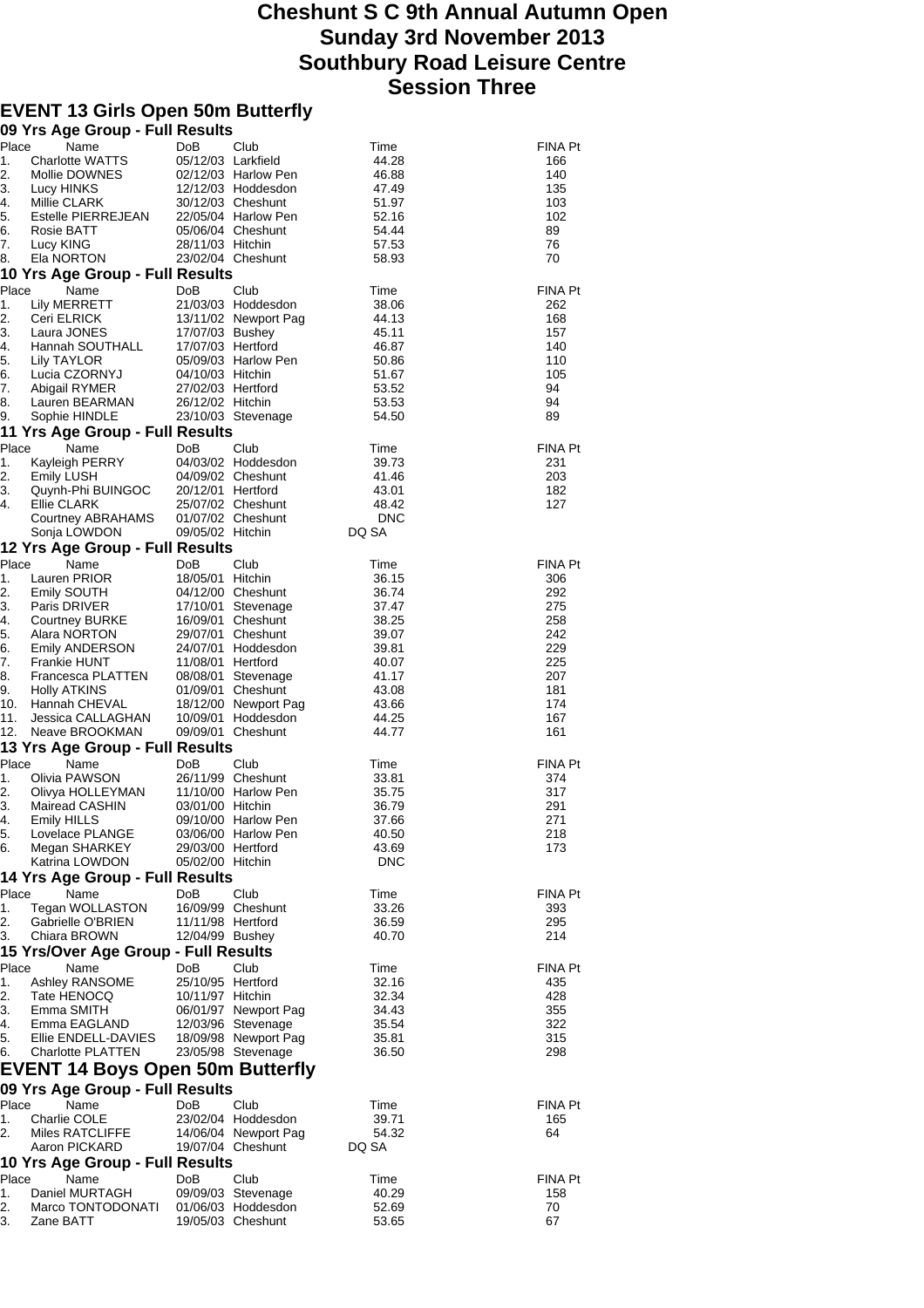|             | 11 Yrs Age Group - Full Results                           |                                       |                                             |                    |                |                |
|-------------|-----------------------------------------------------------|---------------------------------------|---------------------------------------------|--------------------|----------------|----------------|
| Place<br>1. | Name<br>Benaiah MUTINDA                                   | DoB                                   | Club<br>06/07/02 Stevenage                  | Time<br>37.09      | FINA Pt<br>203 |                |
| 2.          | Ryan POCOCK                                               |                                       | 13/02/02 Stevenage                          | 42.28              | 137            |                |
| 3.          | Jude GOULD                                                | 27/02/02 Hitchin                      |                                             | 46.16              | 105            |                |
| 4.          | Callum WRIGHT                                             |                                       | 03/08/02 Harlow Pen                         | 47.45              | 96             |                |
| 5.<br>6.    | Benjamin WILLIAMSON 28/01/02 Hoddesdon                    |                                       |                                             | 48.51<br>57.38     | 90<br>54       |                |
|             | Anastasios KARAMEROS 07/08/02 Cheshunt<br>Lucas DANN      |                                       | 09/09/02 Hoddesdon                          | <b>DNC</b>         |                |                |
|             | Benjamin FOSTER                                           | 26/08/02 Hertford                     |                                             | DQ SA              |                |                |
|             | 12 Yrs Age Group - Full Results                           |                                       |                                             |                    |                |                |
| Place       | Name                                                      | DoB                                   | Club                                        | Time               | FINA Pt        |                |
| 1.          | Daniel TARRY                                              | 13/12/00 Hertford                     |                                             | 34.35              | 255            |                |
| 2.<br>3.    | Matteo TONTODONATI 07/05/01 Hoddesdon<br>Callum WOLLASTON |                                       | 27/09/01 Cheshunt                           | 36.99<br>37.97     | 204<br>189     |                |
| 4.          | Jamie BRACKSTON                                           | 03/08/01 Hitchin                      |                                             | 43.63              | 124            |                |
| 5.          | Adam GILL                                                 |                                       | 24/04/01 Potters Bar                        | 46.44              | 103            |                |
|             | 13 Yrs Age Group - Full Results                           |                                       |                                             |                    |                |                |
| Place<br>1. | Name<br>Matthew COOK                                      | DoB                                   | Club<br>03/10/00 Stevenage                  | Time<br>33.68      | FINA Pt<br>271 |                |
| 2.          | Daniel LUSH                                               |                                       | 16/06/00 Cheshunt                           | 34.90              | 243            |                |
| 3.          | <b>William CHARLES</b>                                    | 05/05/00 Hertford                     |                                             | 35.20              | 237            |                |
| 4.          | Neo METZ                                                  | 27/09/00 Hertford                     |                                             | 37.84              | 191            |                |
|             | 14 Yrs Age Group - Full Results                           |                                       |                                             |                    |                |                |
| Place<br>1. | Name<br>Calum GREIG                                       | DoB<br>13/04/99 Hertford              | Club                                        | Time<br>31.23      | FINA Pt<br>340 |                |
| 2.          | James COOK                                                |                                       | 17/04/99 Stevenage                          | 31.59              | 328            |                |
| 3.          | Lewis POPE                                                |                                       | 22/04/99 Cheshunt                           | 31.64              | 327            |                |
| 4.          | Alec BURCHELL                                             | 18/12/98 Hitchin                      |                                             | 32.40              | 304            |                |
| 5.<br>6.    | Wallace WEST<br>Alexander MASSIE                          |                                       | 08/11/98 Cheshunt<br>11/03/99 Letchworth    | 33.24<br>36.91     | 282<br>206     |                |
|             | 15 Yrs/Over Age Group - Full Results                      |                                       |                                             |                    |                |                |
| Place       | Name                                                      | DoB                                   | Club                                        | Time               | FINA Pt        |                |
| 1.          | <b>Ben RANSOME</b>                                        | 18/02/98 Hertford                     |                                             | 28.88              | 430            |                |
| 2.          | Thomas HOOPER                                             | 14/05/94 Hitchin                      |                                             | 28.96              | 426            |                |
| 3.<br>4.    | <b>Brodie CARESS</b><br>George DE FRAINE                  | 07/07/98 Hertford<br>22/05/97 Hitchin |                                             | 29.74<br>30.25     | 393<br>374     |                |
| 5.          | James NARENGIAN                                           |                                       | 05/10/97 Hoddesdon                          | 30.39              | 369            |                |
| 6.          | George PENN                                               | 07/07/98 Hertford                     |                                             | 30.91              | 350            |                |
| 7.          | Patrick TARRY                                             | 24/04/98 Hertford                     |                                             | 31.74              | 324            |                |
| 8.<br>9.    | Luke PLANT<br>Luke AMES                                   | 26/06/97 Hertford<br>04/10/95 Hitchin |                                             | 31.95<br>32.05     | 317<br>314     |                |
| 10.         | Joel CHAN                                                 |                                       | 13/10/97 Harlow Pen                         | 33.10              | 285            |                |
| 11.         | Alex MOSS                                                 |                                       | 28/10/97 Cheshunt                           | 33.91              | 265            |                |
| 12.         | Liam EAGLAND                                              |                                       | 12/05/98 Stevenage                          | 36.42              | 214            |                |
|             | 13. Hooper OLIVER                                         | 13/04/96 Hitchin                      |                                             | 36.88              | 206            |                |
|             | <b>EVENT 15 Girls Open 100m Backstroke</b>                |                                       |                                             |                    |                |                |
| Place       | 09 Yrs Age Group - Full Results<br>Name                   | DoB                                   | Club                                        | Time               | FINA Pt        | 50             |
| 1.          | Lucy HINKS                                                |                                       | 12/12/03 Hoddesdon                          | 1:36.75            | 186            | 46.39          |
| 2.          | Lara FAHY                                                 |                                       | 12/12/03 Hoddesdon                          | 1:56.04            | 107            | 58.19          |
|             | 10 Yrs Age Group - Full Results                           |                                       |                                             |                    |                |                |
| Place       | Name                                                      | DoB                                   | Club                                        | Time               | FINA Pt        | 50             |
| 1.<br>2.    | Kitty JARVIS<br>Lily TAYLOR                               |                                       | 10/10/03 Harlow Pen<br>05/09/03 Harlow Pen  | 1:34.47<br>1:38.35 | 199<br>177     | 46.61<br>48.36 |
| 3.          | Lauren BEARMAN                                            | 26/12/02 Hitchin                      |                                             | 1:45.48            | 143            | 52.02          |
|             | 11 Yrs Age Group - Full Results                           |                                       |                                             |                    |                |                |
| Place       | Name                                                      | DoB                                   | Club                                        | Time               | FINA Pt        | 50             |
| 1.<br>2.    | Hannah BISHOP                                             |                                       | 17/12/01 Harlow Pen<br>16/11/01 Newport Pag | 1:20.78<br>1:22.69 | 319<br>297     | 40.55<br>40.31 |
| 3.          | Georgia CHICK<br>Grace KING                               | 19/02/02 Hertford                     |                                             | 1:25.47            | 269            | 41.81          |
| 4.          | <b>Emily LUSH</b>                                         |                                       | 04/09/02 Cheshunt                           | 1:26.13            | 263            | 41.67          |
| 5.          | Raquim CORPORAL                                           |                                       | 25/10/02 Stevenage                          | 1:27.94            | 247            | 43.88          |
|             | Courtney ABRAHAMS                                         |                                       | 01/07/02 Cheshunt                           | <b>DNC</b>         |                |                |
| Place       | 12 Yrs Age Group - Full Results<br>Name                   | DoB                                   | Club                                        | Time               | FINA Pt        | 50             |
| 1.          | <b>Celeste ANDREW</b>                                     |                                       | 08/02/01 Harlow Pen                         | 1:18.07            | 354            | 37.13          |
| 2.          | Megan POPE                                                |                                       | 25/06/01 Cheshunt                           | 1:22.63            | 298            | 41.00          |
| 3.          | Paris DRIVER                                              |                                       | 17/10/01 Stevenage                          | 1:22.69            | 297            | 40.49          |
| 4.<br>5.    | Francesca PLATTEN<br><b>Courtney BURKE</b>                |                                       | 08/08/01 Stevenage<br>16/09/01 Cheshunt     | 1:28.98<br>1:29.05 | 239<br>238     | 42.78<br>43.29 |
| 6.          | Rebecca SAVILLE                                           |                                       | 24/07/01 Watford SC                         | 1:29.80            | 232            | 43.19          |
| 7.          | Victoria WATTS                                            | 17/02/01 Larkfield                    |                                             | 1:30.21            | 229            | 43.18          |
| 8.          | Neave BROOKMAN                                            |                                       | 09/09/01 Cheshunt                           | 1:32.35            | 213            | 44.41          |
| 8.<br>10.   | <b>Freya SAUNDERS</b><br>Rebecca MEAD                     |                                       | 16/11/00 Newport Pag<br>25/07/01 Hoddesdon  | 1:32.35<br>1:37.12 | 213<br>183     | 43.57<br>47.59 |
|             | 13 Yrs Age Group - Full Results                           |                                       |                                             |                    |                |                |
| Place       | Name                                                      | DoB                                   | Club                                        | Time               | FINA Pt        | 50             |
| 1.          | Olivia PAWSON                                             |                                       | 26/11/99 Cheshunt                           | 1:14.10            | 414            | 37.16          |
| 2.<br>3.    | Amy RYMER<br>Olivia RIX                                   | 26/07/00 Hertford<br>05/10/00 Ware    |                                             | 1:27.86<br>1:32.00 | 248<br>216     | 43.16<br>44.57 |
| 4.          | Jennifer MARETT                                           | 04/02/00 Bushey                       |                                             | 1:32.23            | 214            | 44.31          |
|             | Rebecca OWEN                                              | 10/12/99 Hitchin                      |                                             | 1:33.59            | 205            | 46.21          |
| 5.          |                                                           |                                       |                                             |                    |                |                |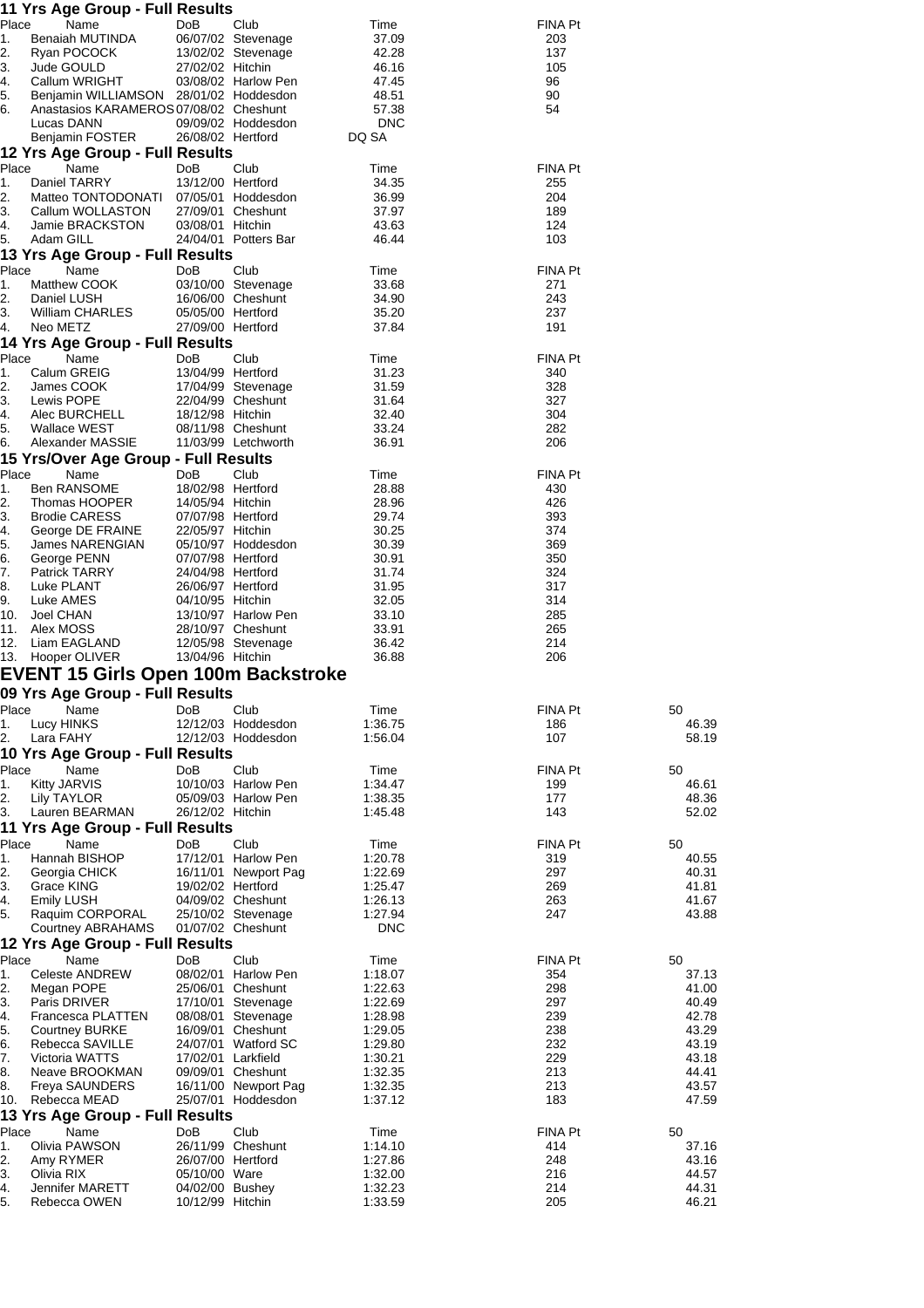|             | 15 Yrs/Over Age Group - Full Results                 |                                       |                                          |                       |                |                |
|-------------|------------------------------------------------------|---------------------------------------|------------------------------------------|-----------------------|----------------|----------------|
| Place<br>1. | Name<br><b>Briony GOODEN</b>                         | DoB<br>04/03/98 Bushey                | Club                                     | Time<br>1:16.52       | FINA Pt<br>376 | 50<br>37.45    |
| 2.          | Emma EAGLAND                                         |                                       | 12/03/96 Stevenage                       | 1:16.70               | 373            | 37.85          |
| 3.          | Millie DONOVAN                                       |                                       | 09/09/98 Cheshunt                        | 1:19.06               | 340            | 38.83          |
| 4.          | Sophie RAWLINSON                                     | 08/11/97 Hertford                     |                                          | 1:19.29               | 337            | 38.33          |
| 5.          | Amy MCINALLY                                         | 21/09/98 Hitchin                      |                                          | 1:22.24               | 302            | 38.92          |
| 6.          | Helen INMAN<br>Bethany FITZSIMMONS 07/06/97 Hertford | 30/03/98 Hitchin                      |                                          | 1:33.44<br><b>DNC</b> | 206            | 45.62          |
|             | Georgina LAWSON                                      |                                       | 28/09/97 Co St Albans                    | <b>DNC</b>            |                |                |
|             | <b>EVENT 16 Boys Open 100m Backstroke</b>            |                                       |                                          |                       |                |                |
|             | 09 Yrs Age Group - Full Results                      |                                       |                                          |                       |                |                |
| Place       | Name                                                 | <b>DoB</b>                            | Club                                     | Time                  | FINA Pt        | 50             |
| 1.          | Max MCAULIFFE                                        |                                       | 08/01/04 Harlow Pen                      | 1:37.06               | 128            | 46.93          |
| 2.          | Miles RATCLIFFE                                      |                                       | 14/06/04 Newport Pag                     | 1:43.69               | 105            | 50.61          |
| Place       | 10 Yrs Age Group - Full Results<br>Name              | Do <sub>B</sub>                       | Club                                     |                       | FINA Pt        | 50             |
| 1.          | Silvester HAVRILLAY                                  |                                       | 08/11/02 Harlow Pen                      | Time<br>1:21.50       | 216            | 40.20          |
| 2.          | Rhys DOLAN                                           |                                       | 03/12/02 Hoddesdon                       | 1:29.91               | 161            | 44.60          |
| 3.          | Joshua PRESS                                         |                                       | 07/09/03 Newport Pag                     | 1:31.17               | 154            | 45.51          |
|             | 11 Yrs Age Group - Full Results                      |                                       |                                          |                       |                |                |
| Place       | Name                                                 | DoB                                   | Club                                     | Time                  | FINA Pt        | 50             |
| 1.<br>2.    | Ryan POCOCK<br>Peter O'BRIEN                         | 09/04/02 Hertford                     | 13/02/02 Stevenage                       | 1:27.07<br>1:38.44    | 177<br>122     | 42.66<br>49.16 |
| 3.          | Charlie CARR                                         |                                       | 12/03/02 Harlow Pen                      | 1:40.16               | 116            | 49.65          |
| 4.          | Benjamin WILLIAMSON 28/01/02 Hoddesdon               |                                       |                                          | 1:40.71               | 114            | 49.28          |
|             | 12 Yrs Age Group - Full Results                      |                                       |                                          |                       |                |                |
| Place       | Name                                                 | DoB                                   | Club                                     | Time                  | FINA Pt        | 50             |
| 1.          | Daniel TARRY                                         | 13/12/00 Hertford                     |                                          | 1:16.89               | 257            | 37.83          |
| 2.<br>3.    | Matteo TONTODONATI<br>Adam BAILEY                    |                                       | 07/05/01 Hoddesdon<br>26/02/01 Cheshunt  | 1:21.03<br>1:23.36    | 220<br>202     | 39.60<br>40.65 |
| 4.          | Daniel COLE                                          |                                       | 13/08/01 Hoddesdon                       | 1:25.79               | 185            | 41.53          |
| 5.          | Jamie BRACKSTON                                      | 03/08/01 Hitchin                      |                                          | 1:28.51               | 169            | 42.99          |
| 6.          | Adam GILL                                            |                                       | 24/04/01 Potters Bar                     | 1:36.23               | 131            | 47.96          |
|             | 13 Yrs Age Group - Full Results                      |                                       |                                          |                       |                |                |
| Place       | Name                                                 | DoB                                   | Club                                     | Time                  | FINA Pt        | 50             |
| 1.<br>2.    | <b>Jack EMERSON</b><br>Morgan CORPORAL               | 18/08/00 Hitchin                      | 29/07/00 Stevenage                       | 1:17.50<br>1:22.06    | 251<br>212     | 37.84<br>40.76 |
| 3.          | James BRAKENBURY                                     | 14/04/00 Hitchin                      |                                          | 1:30.14               | 160            | 44.55          |
|             | 14 Yrs Age Group - Full Results                      |                                       |                                          |                       |                |                |
| Place       | Name                                                 | DoB                                   | Club                                     | Time                  | FINA Pt        | 50             |
| 1.          | Wallace WEST                                         |                                       | 08/11/98 Cheshunt                        | 1:15.01               | 277            | 36.94          |
|             | 15 Yrs/Over Age Group - Full Results                 |                                       |                                          |                       |                |                |
| Place       | Name                                                 | DoB                                   | Club                                     | Time                  | FINA Pt        | 50             |
| 1.<br>2.    | <b>Ben RANSOME</b><br>Thomas HOOPER                  | 18/02/98 Hertford<br>14/05/94 Hitchin |                                          | 1:03.46<br>1:05.45    | 458<br>418     | 31.28<br>31.73 |
| 3.          | Alex MOSS                                            |                                       | 28/10/97 Cheshunt                        | 1:08.59               | 363            | 33.86          |
| 4.          | Luke PLANT                                           | 26/06/97 Hertford                     |                                          | 1:09.72               | 345            | 34.74          |
| 5.          | Patrick TARRY                                        | 24/04/98 Hertford                     |                                          | 1:10.47               | 334            | 34.41          |
| 6.<br>7.    | <b>Bradley STEWART</b><br>Jon SUMMERFIELD            | 16/03/96 Bushey                       | 17/01/98 Stevenage                       | 1:10.57<br>1:12.94    | 333<br>302     | 34.55<br>35.76 |
| 8.          | Axel METZ                                            | 13/10/98 Hertford                     |                                          | 1:22.68               | 207            | 39.88          |
|             | <b>EVENT 17 Girls Open 50m Breaststroke</b>          |                                       |                                          |                       |                |                |
|             | 09 Yrs Age Group - Full Results                      |                                       |                                          |                       |                |                |
| Place       | Name                                                 | DoB                                   | Club                                     | Time                  | <b>FINA Pt</b> |                |
| 1.          | <b>Charlotte WATTS</b>                               | 05/12/03 Larkfield                    |                                          | 51.09                 | 179            |                |
| 2.          | Millie CLARK                                         |                                       | 30/12/03 Cheshunt                        | 55.87                 | 136            |                |
| 3.          | Nicola MARETT                                        | 09/02/04 Bushey                       |                                          | 55.98                 | 136            |                |
| 4.<br>5.    | Ela NORTON<br>Estelle PIERREJEAN                     |                                       | 23/02/04 Cheshunt<br>22/05/04 Harlow Pen | 57.11<br>57.45        | 128<br>125     |                |
| 6.          | Lucy KING                                            | 28/11/03 Hitchin                      |                                          | 57.85                 | 123            |                |
| 7.          | Mollie DOWNES                                        |                                       | 02/12/03 Harlow Pen                      | 58.56                 | 118            |                |
| 8.          | Aimee WILLIAMS                                       |                                       | 19/11/03 Cheshunt                        | 1:00.51               | 107            |                |
| 9.<br>10.   | Maisy HILLS<br>Rosie BATT                            |                                       | 22/04/04 Harlow Pen<br>05/06/04 Cheshunt | 1:01.94<br>1:03.14    | 100<br>94      |                |
|             | 11.    Abbie LUHMAN                                  | 08/05/04 Hitchin                      |                                          | 1:05.92               | 83             |                |
|             | Alice KILLWORTH                                      |                                       | 29/02/04 Stevenage                       | DQ ST                 |                |                |
|             | 10 Yrs Age Group - Full Results                      |                                       |                                          |                       |                |                |
| Place       | Name                                                 | DoB                                   | Club                                     | Time                  | FINA Pt        |                |
| 1.          | Libby DUNFORD                                        |                                       | 10/02/03 Hoddesdon                       | 47.00                 | 230            |                |
| 2.<br>3.    | Ceri ELRICK<br>Mia GREIG                             | 28/03/03 Hertford                     | 13/11/02 Newport Pag                     | 50.72<br>52.86        | 183<br>161     |                |
| 4.          | Laura JONES                                          | 17/07/03 Bushey                       |                                          | 53.27                 | 158            |                |
| 5.          | Lily TAYLOR                                          |                                       | 05/09/03 Harlow Pen                      | 57.72                 | 124            |                |
| 6.          | Abigail RYMER                                        | 27/02/03 Hertford                     |                                          | 1:00.01               | 110            |                |
| 7.<br>8.    | Lucia CZORNYJ                                        | 04/10/03 Hitchin                      | 23/10/03 Stevenage                       | 1:03.18               | 94<br>89       |                |
|             | Sophie HINDLE<br><b>Kitty JARVIS</b>                 |                                       | 10/10/03 Harlow Pen                      | 1:04.41<br>DQ SL      |                |                |
|             | Phi-Khanh BUINGOC                                    | 04/06/03 Hertford                     |                                          | DQ SL                 |                |                |
|             | 11 Yrs Age Group - Full Results                      |                                       |                                          |                       |                |                |
| Place       | Name                                                 | DoB                                   | Club                                     | Time                  | <b>FINA Pt</b> |                |
| 1.          | Kayleigh PERRY                                       |                                       | 04/03/02 Hoddesdon                       | 44.61                 | 269            |                |
| 2.<br>3.    | Hannah BISHOP<br>Ciara LYNCH                         | 14/11/01 Hertford                     | 17/12/01 Harlow Pen                      | 44.78<br>46.42        | 266<br>238     |                |
| 4.          | Victoria BRAKENBURY                                  | 04/01/02 Hitchin                      |                                          | 46.44                 | 238            |                |
| 5.          | Heather ANDERSON                                     |                                       | 06/10/02 Hoddesdon                       | 47.54                 | 222            |                |
| 6.          | Quynh-Phi BUINGOC                                    | 20/12/01 Hertford                     |                                          | 49.22                 | 200            |                |
| 7.          | Eleanor SHORT                                        |                                       | 24/07/02 Hoddesdon                       | 53.68                 | 154            |                |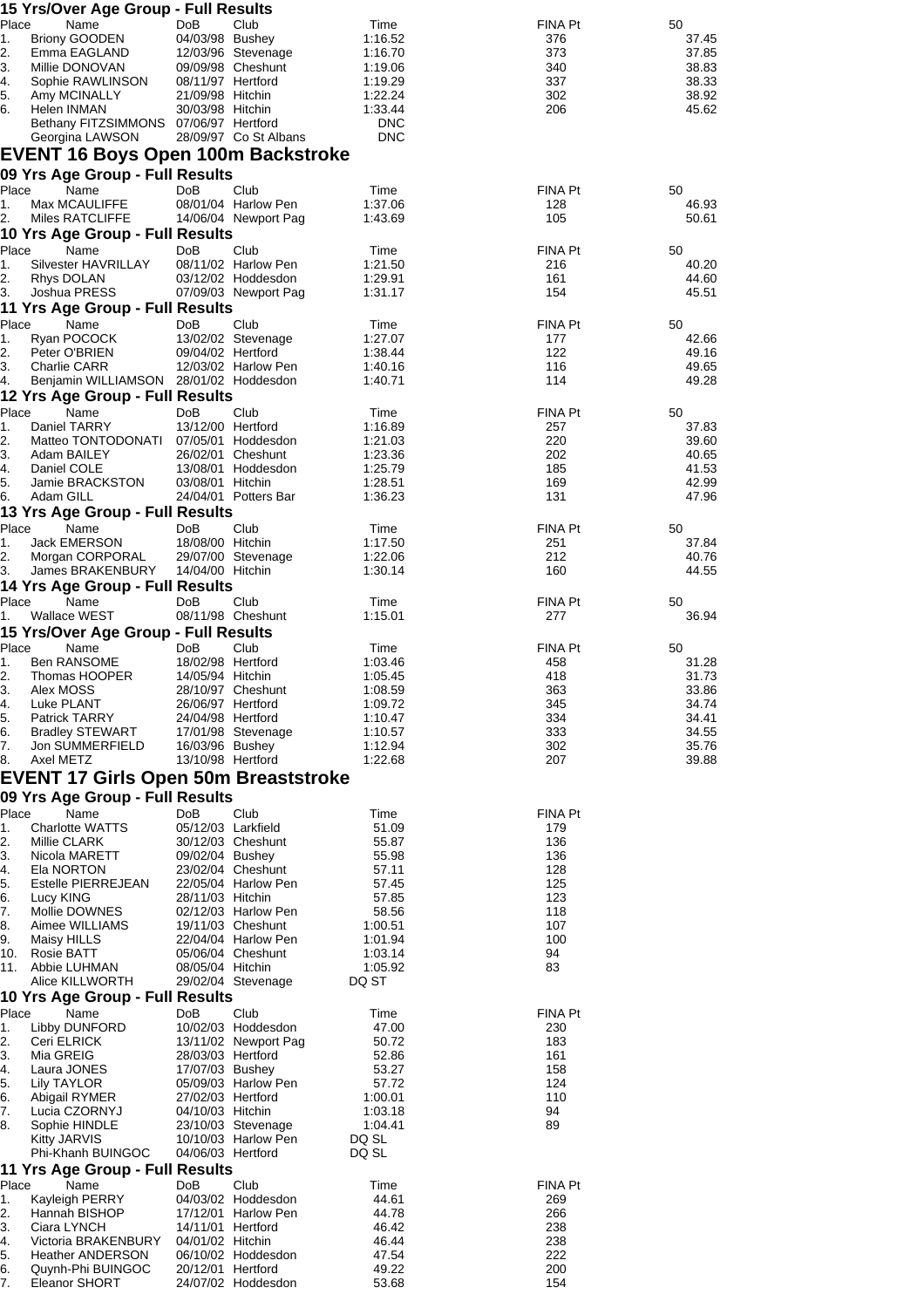| 8.                                              | <b>Ellie CLARK</b>                         |                                       | 25/07/02 Cheshunt                        | 54.32                 | 149            |  |  |
|-------------------------------------------------|--------------------------------------------|---------------------------------------|------------------------------------------|-----------------------|----------------|--|--|
|                                                 | Courtney ABRAHAMS                          |                                       | 01/07/02 Cheshunt                        | <b>DNC</b>            |                |  |  |
|                                                 | Sonja LOWDON                               | 09/05/02 Hitchin                      |                                          | DQ SL                 |                |  |  |
|                                                 | 12 Yrs Age Group - Full Results            |                                       |                                          |                       |                |  |  |
| Place                                           | Name                                       | <b>DoB</b>                            | Club                                     | Time                  | <b>FINA Pt</b> |  |  |
| 1.                                              | Alara NORTON                               |                                       | 29/07/01 Cheshunt                        | 41.82                 | 326            |  |  |
| 2.                                              | Emily SOUTH                                |                                       | 04/12/00 Cheshunt                        | 42.14                 | 319            |  |  |
| 3.                                              | <b>Holly ATKINS</b>                        |                                       | 01/09/01 Cheshunt                        | 43.78                 | 284            |  |  |
| 4.<br>5.                                        | Megan POPE<br>Lauren NELSON                |                                       | 25/06/01 Cheshunt<br>03/07/01 Harlow Pen | 44.03<br>44.54        | 279<br>270     |  |  |
| 6.                                              | Frankie HUNT                               | 11/08/01 Hertford                     |                                          | 44.83                 | 265            |  |  |
| 7.                                              | Paris DRIVER                               |                                       | 17/10/01 Stevenage                       | 45.28                 | 257            |  |  |
| 8.                                              | Lauren PRIOR                               | 18/05/01 Hitchin                      |                                          | 46.22                 | 241            |  |  |
| 9.                                              | Rebecca SAVILLE                            |                                       | 24/07/01 Watford SC                      | 46.28                 | 240            |  |  |
| 10.                                             | Rebecca MEAD                               |                                       | 25/07/01 Hoddesdon                       | 46.86                 | 232            |  |  |
| 11.                                             | <b>Emily ANDERSON</b>                      |                                       | 24/07/01 Hoddesdon                       | 46.99                 | 230            |  |  |
| 12.                                             | Sophie ELRICK                              |                                       | 07/12/00 Newport Pag                     | 47.63                 | 221            |  |  |
| 13.<br>14.                                      | Anna BROCKMAN                              |                                       | 02/01/01 Stevenage                       | 48.29                 | 212            |  |  |
| 15.                                             | Victoria WATTS<br>Lucy MACGILLVRAY         | 17/02/01 Larkfield<br>20/09/01 Bushey |                                          | 50.62<br>50.72        | 184<br>183     |  |  |
|                                                 | 13 Yrs Age Group - Full Results            |                                       |                                          |                       |                |  |  |
| Place                                           | Name                                       | DoB                                   | Club                                     | Time                  | FINA Pt        |  |  |
| 1.                                              | Laura COPPING                              |                                       | 26/04/00 Stevenage                       | 38.53                 | 417            |  |  |
| 2.                                              | Olivya HOLLEYMAN                           |                                       | 11/10/00 Harlow Pen                      | 41.24                 | 340            |  |  |
| 3.                                              | Phoebe JEWELL                              |                                       | 23/08/00 Harlow Pen                      | 42.61                 | 308            |  |  |
| 4.                                              | Lovelace PLANGE                            |                                       | 03/06/00 Harlow Pen                      | 43.44                 | 291            |  |  |
| 5.                                              | Jennifer MARETT                            | 04/02/00 Bushey                       |                                          | 45.38                 | 255            |  |  |
| 6.                                              | Emily HILLS                                |                                       | 09/10/00 Harlow Pen                      | 45.78                 | 248            |  |  |
| 7.                                              | Rebecca OWEN                               | 10/12/99 Hitchin                      |                                          | 46.37                 | 239            |  |  |
| 8.                                              | Amy RYMER                                  | 26/07/00 Hertford                     |                                          | 46.48                 | 237            |  |  |
| 9.                                              | Georgina AMES                              | 07/05/00 Hitchin                      |                                          | 1:01.18               | 104            |  |  |
|                                                 | Katrina LOWDON                             | 05/02/00 Hitchin                      |                                          | DQ FI                 |                |  |  |
|                                                 | 14 Yrs Age Group - Full Results            |                                       |                                          |                       |                |  |  |
| Place                                           | Name                                       | DoB                                   | Club                                     | Time                  | <b>FINA Pt</b> |  |  |
| 1.                                              | Lucy FITZSIMMONS                           | 30/07/99 Hertford                     |                                          | 43.40                 | 292            |  |  |
|                                                 | 15 Yrs/Over Age Group - Full Results       |                                       |                                          |                       |                |  |  |
| Place                                           | Name                                       | <b>DoB</b>                            | Club                                     | Time                  | <b>FINA Pt</b> |  |  |
| 1.<br>2.                                        | Sarah O'BRIEN                              | 31/12/96 Hertford                     |                                          | 37.77                 | 443            |  |  |
| 3.                                              | Ashley RANSOME<br>Amy RIDDICK              | 25/10/95 Hertford                     | 27/01/97 Cheshunt                        | 38.31<br>40.07        | 424<br>371     |  |  |
| 4.                                              | Millie DONOVAN                             |                                       | 09/09/98 Cheshunt                        | 40.60                 | 356            |  |  |
| 5.                                              | Ellie ENDELL-DAVIES                        |                                       | 18/09/98 Newport Pag                     | 40.73                 | 353            |  |  |
| 6.                                              | Emma SMITH                                 |                                       | 06/01/97 Newport Pag                     | 41.62                 | 331            |  |  |
| 7.                                              | <b>Charlotte PLATTEN</b>                   |                                       | 23/05/98 Stevenage                       | 42.97                 | 301            |  |  |
| 8.                                              | Emma EAGLAND                               |                                       | 12/03/96 Stevenage                       | 44.25                 | 275            |  |  |
| 9.                                              | Emily DE FRAINE                            | 26/09/98 Hitchin                      |                                          | 45.94                 | 246            |  |  |
|                                                 | Anise JONES                                | 13/06/97 Hitchin                      |                                          | <b>DNC</b>            |                |  |  |
|                                                 | <b>EVENT 18 Boys Open 50m Breaststroke</b> |                                       |                                          |                       |                |  |  |
|                                                 | 09 Yrs Age Group - Full Results            |                                       |                                          |                       |                |  |  |
| Place                                           | Name                                       | DoB                                   | Club                                     | Time                  | FINA Pt        |  |  |
| 1.                                              | Rafe DOBSON                                |                                       | 26/05/04 Newport Pag                     | 52.59                 | 110            |  |  |
| 2.                                              | William MACGILLIVRAY 18/05/04 Bushey       |                                       |                                          | 57.91                 | 82             |  |  |
| 3.                                              | Miles RATCLIFFE                            |                                       | 14/06/04 Newport Pag                     | 1:01.98               | 67             |  |  |
| 4.                                              | Aaron PICKARD                              |                                       | 19/07/04 Cheshunt                        | 1:02.18               | 66             |  |  |
|                                                 | Kai HENSON                                 |                                       | 03/02/04 Harlow Pen                      | DQ FI                 |                |  |  |
|                                                 | Max MCAULIFFE                              |                                       | 08/01/04 Harlow Pen                      | DQ SL                 |                |  |  |
|                                                 | 10 Yrs Age Group - Full Results            |                                       |                                          |                       |                |  |  |
| Place                                           | Name                                       | DoB                                   | Club                                     | Time                  | <b>FINA Pt</b> |  |  |
| 1.                                              | Daniel MURTAGH                             |                                       | 09/09/03 Stevenage                       | 50.07                 | 128            |  |  |
| 2.                                              | Rhys DOLAN                                 |                                       | 03/12/02 Hoddesdon                       | 50.28                 | 126            |  |  |
| 3.<br>4.                                        | Marco TONTODONATI<br>Zane BATT             |                                       | 01/06/03 Hoddesdon<br>19/05/03 Cheshunt  | 55.25                 | 95<br>87       |  |  |
| 5.                                              | Joshua HAZELL                              |                                       | 06/06/03 Harlow Pen                      | 56.81<br>57.12        | 86             |  |  |
| 6.                                              | <b>Finlay SMITH</b>                        | 24/05/03 Hertford                     |                                          | 57.75                 | 83             |  |  |
| 7.                                              | Jack PYM                                   |                                       | 16/09/03 Cheshunt                        | 59.65                 | 75             |  |  |
| 8.                                              | Ben BROOKMAN                               |                                       | 11/07/03 Cheshunt                        | 1:03.48               | 62             |  |  |
|                                                 | Scott CARPENTER                            |                                       | 05/02/03 Hoddesdon                       | DQ FI                 |                |  |  |
|                                                 | 11 Yrs Age Group - Full Results            |                                       |                                          |                       |                |  |  |
| Place                                           | Name                                       | DoB                                   | Club                                     | Time                  | FINA Pt        |  |  |
| 1.                                              | Callum WRIGHT                              |                                       | 03/08/02 Harlow Pen                      | 46.28                 | 162            |  |  |
| 2.                                              | Ryan POCOCK                                |                                       | 13/02/02 Stevenage                       | 47.40                 | 151            |  |  |
| 3.                                              | Jude GOULD                                 | 27/02/02 Hitchin                      |                                          | 51.88                 | 115            |  |  |
| 4.                                              | Taavo MORAN                                |                                       | 08/08/02 Harlow Pen                      | 55.62                 | 93             |  |  |
| 5.                                              | Benjamin WILLIAMSON 28/01/02 Hoddesdon     |                                       |                                          | 55.87                 | 92             |  |  |
| 6.                                              | Benjamin FOSTER                            | 26/08/02 Hertford                     |                                          | 57.22                 | 85             |  |  |
| 7.<br>8.                                        | Anastasios KARAMEROS 07/08/02 Cheshunt     | 08/10/02 Hertford                     |                                          | 57.24                 | 85<br>72       |  |  |
|                                                 | Harry JORDAN<br>Lucas DANN                 |                                       | 09/09/02 Hoddesdon                       | 1:00.55<br><b>DNC</b> |                |  |  |
|                                                 | William JONES                              | 25/08/02 Bushey                       |                                          | DQ FI                 |                |  |  |
|                                                 | Thomas DEAN                                |                                       | 07/07/02 Stevenage                       | DQ SL                 |                |  |  |
|                                                 | 12 Yrs Age Group - Full Results            |                                       |                                          |                       |                |  |  |
| Place<br>Name<br>DoB<br>Club<br>FINA Pt<br>Time |                                            |                                       |                                          |                       |                |  |  |
| 1.                                              | Matteo TONTODONATI 07/05/01 Hoddesdon      |                                       |                                          | 46.66                 | 158            |  |  |
| 2.                                              | Adam GILL                                  |                                       | 24/04/01 Potters Bar                     | 52.81                 | 109            |  |  |
| 3.                                              | Michael LENAHAN                            |                                       | 03/05/01 Cheshunt                        | 57.56                 | 84             |  |  |
|                                                 |                                            |                                       |                                          |                       |                |  |  |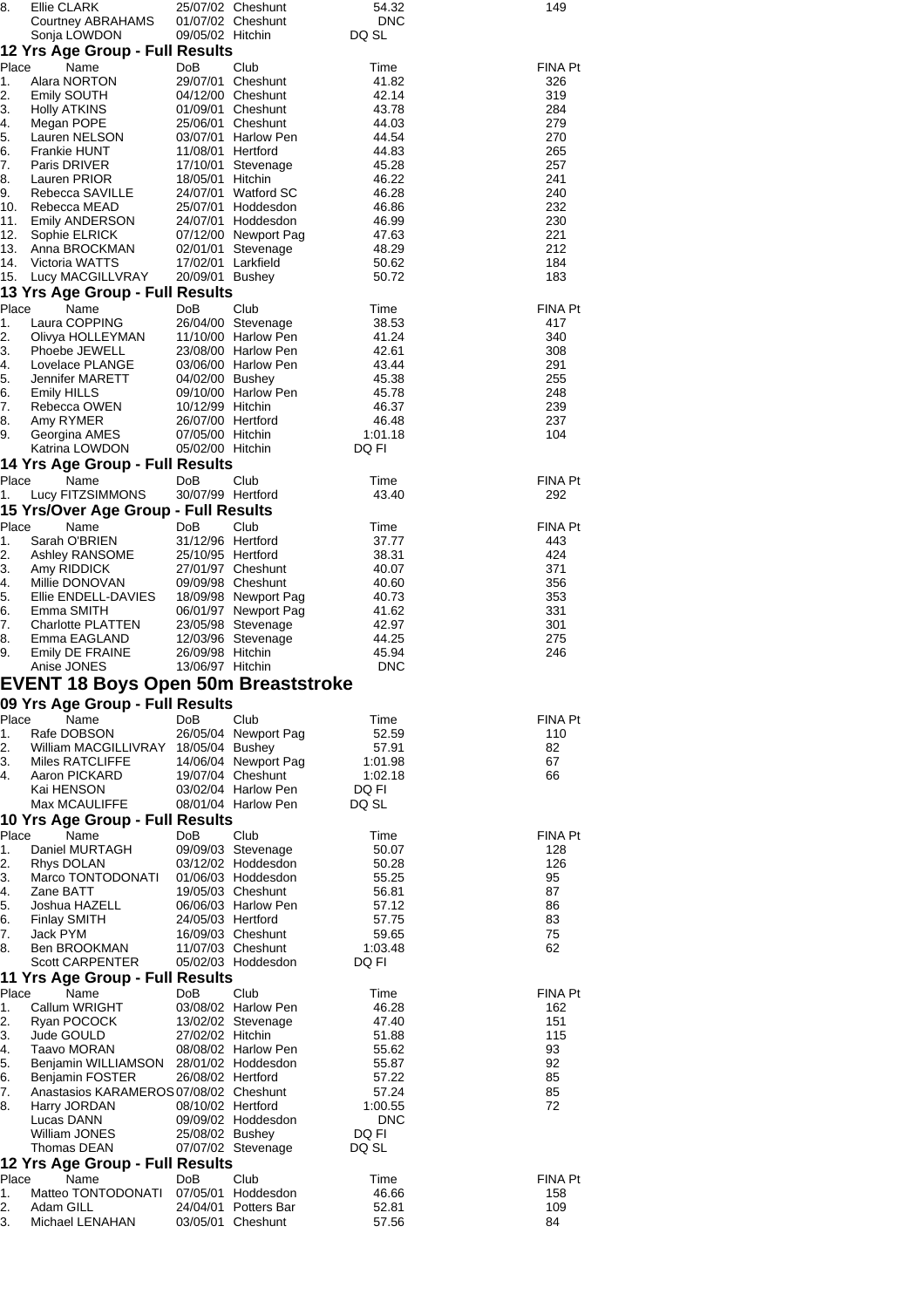|             | 13 Yrs Age Group - Full Results                         |                                      |                                            |                     |                |                |
|-------------|---------------------------------------------------------|--------------------------------------|--------------------------------------------|---------------------|----------------|----------------|
| Place       | Name                                                    | DoB                                  | Club                                       | Time                | <b>FINA Pt</b> |                |
| 1.<br>2.    | Daniel LUSH<br>Matthew COOK                             |                                      | 16/06/00 Cheshunt<br>03/10/00 Stevenage    | 40.07<br>40.94      | 250<br>234     |                |
| 3.          | Neo METZ                                                | 27/09/00 Hertford                    |                                            | 41.38               | 227            |                |
|             | 14 Yrs Age Group - Full Results                         |                                      |                                            |                     |                |                |
| Place       | Name                                                    | DoB                                  | Club                                       | Time                | <b>FINA Pt</b> |                |
| 1.<br>2.    | Lewis POPE<br>Alec BURCHELL                             | 18/12/98 Hitchin                     | 22/04/99 Cheshunt                          | 37.90<br>38.63      | 295<br>279     |                |
| 3.          | Dinethra RODRIGO                                        |                                      | 23/04/99 Stevenage                         | 39.96               | 252            |                |
| 4.          | Wallace WEST                                            |                                      | 08/11/98 Cheshunt                          | 41.05               | 232            |                |
| 5.          | Alexander MASSIE<br>James GIBSON                        |                                      | 11/03/99 Letchworth<br>16/09/99 Harlow Pen | 41.21<br><b>DNC</b> | 230            |                |
|             | James COOK                                              |                                      | 17/04/99 Stevenage                         | <b>DNC</b>          |                |                |
|             | 15 Yrs/Over Age Group - Full Results                    |                                      |                                            |                     |                |                |
| Place       | Name                                                    | DoB                                  | Club                                       | Time                | <b>FINA Pt</b> |                |
| 1.<br>2.    | <b>Ben RANSOME</b><br>James NARENGIAN                   | 18/02/98 Hertford                    | 05/10/97 Hoddesdon                         | 33.63<br>34.16      | 423<br>403     |                |
| 3.          | Jon SUMMERFIELD                                         | 16/03/96 Bushey                      |                                            | 35.82               | 350            |                |
| 4.          | Joshua FORROW                                           |                                      | 02/08/94 Newport Pag                       | 36.43               | 332            |                |
| 5.<br>6.    | Luke AMES<br>Alex MOSS                                  | 04/10/95 Hitchin                     | 28/10/97 Cheshunt                          | 39.23<br>39.68      | 266<br>257     |                |
| 7.          | Hooper OLIVER                                           | 13/04/96 Hitchin                     |                                            | 41.00               | 233            |                |
| 8.          | Axel METZ                                               | 13/10/98 Hertford                    |                                            | 41.29               | 228            |                |
| 9.          | Joel CHAN                                               |                                      | 13/10/97 Harlow Pen                        | 41.30               | 228            |                |
|             | <b>EVENT 19 Girls Open 100m Freestyle</b>               |                                      |                                            |                     |                |                |
| Place       | 09 Yrs Age Group - Full Results                         |                                      | Club                                       | Time                | FINA Pt        |                |
| 1.          | Name<br>Aimee WILLIAMS                                  | DoB                                  | 19/11/03 Cheshunt                          | 1:40.37             | 131            | 50<br>45.81    |
| 2.          | Nicola MARETT                                           | 09/02/04 Bushey                      |                                            | 1:42.04             | 124            | 46.26          |
| 3.          | Lara FAHY                                               |                                      | 12/12/03 Hoddesdon                         | 1:50.12             | 99             | 53.47          |
| 4.          | Giselle GARROTT<br>10 Yrs Age Group - Full Results      | 13/04/04 Hertford                    |                                            | 2:08.54             | 62             | 59.25          |
| Place       | Name                                                    | DoB                                  | Club                                       | Time                | FINA Pt        | 50             |
| 1.          | Libby DUNFORD                                           |                                      | 10/02/03 Hoddesdon                         | 1:11.03             | 370            | 34.79          |
| 2.          | Lauren BEARMAN                                          | 26/12/02 Hitchin                     |                                            | 1:27.74             | 196            | 42.20          |
| 3.<br>4.    | <b>Kitty JARVIS</b><br>Lucia CZORNYJ                    | 04/10/03 Hitchin                     | 10/10/03 Harlow Pen                        | 1:28.68<br>1:34.67  | 190<br>156     | 42.55<br>45.23 |
| 5.          | Lily TAYLOR                                             |                                      | 05/09/03 Harlow Pen                        | 1:35.15             | 154            | 45.05          |
|             | 11 Yrs Age Group - Full Results                         |                                      |                                            |                     |                |                |
| Place<br>1. | Name<br>Hannah BISHOP                                   | DoB                                  | Club<br>17/12/01 Harlow Pen                | Time                | FINA Pt<br>375 | 50<br>34.45    |
| 2.          | Georgia CHICK                                           |                                      | 16/11/01 Newport Pag                       | 1:10.72<br>1:13.23  | 337            | 34.77          |
| 3.          | Grace KING                                              | 19/02/02 Hertford                    |                                            | 1:15.95             | 302            | 35.95          |
| 4.          | <b>Emily LUSH</b>                                       |                                      | 04/09/02 Cheshunt                          | 1:16.40             | 297            | 36.22          |
| 5.<br>6.    | Victoria BRAKENBURY 04/01/02 Hitchin<br>Raquim CORPORAL |                                      | 25/10/02 Stevenage                         | 1:19.29<br>1:20.36  | 266<br>255     | 37.80<br>38.95 |
| 7.          | Ciara LYNCH                                             | 14/11/01 Hertford                    |                                            | 1:26.49             | 205            | 41.38          |
| 8.          | Troy METZ                                               | 28/10/02 Hertford                    |                                            | 1:26.83             | 202            | 41.50          |
| 9.          | Sonja LOWDON<br>10. Ellie CLARK                         | 09/05/02 Hitchin                     | 25/07/02 Cheshunt                          | 1:27.88<br>1:29.35  | 195<br>186     | 42.20<br>43.39 |
|             | 11. Heather ANDERSON                                    |                                      | 06/10/02 Hoddesdon                         | 1:36.06             | 149            | 45.73          |
|             | Courtney ABRAHAMS                                       |                                      | 01/07/02 Cheshunt                          | <b>DNC</b>          |                |                |
| Place       | 12 Yrs Age Group - Full Results                         |                                      | Club                                       |                     |                |                |
| 1.          | Name<br>Emily SOUTH                                     | DoB                                  | 04/12/00 Cheshunt                          | Time<br>1:08.68     | FINA Pt<br>409 | 50<br>33.14    |
| 2.          | <b>Celeste ANDREW</b>                                   |                                      | 08/02/01 Harlow Pen                        | 1:11.29             | 366            | 34.06          |
| 3.          | Megan POPE                                              |                                      | 25/06/01 Cheshunt<br>17/10/01 Stevenage    | 1:12.89             | 342            | 34.70          |
| 4.<br>5.    | Paris DRIVER<br>Kirsten OWEN                            | 30/10/01 Hitchin                     |                                            | 1:13.41<br>1:13.83  | 335<br>329     | 35.45<br>35.39 |
| 6.          | Lauren PRIOR                                            | 18/05/01 Hitchin                     |                                            | 1:14.44             | 321            | 35.93          |
| 7.          | Hannah CHEVAL                                           |                                      | 18/12/00 Newport Pag                       | 1:14.82             | 316            | 35.39          |
| 8.<br>9.    | <b>Courtney BURKE</b><br><b>Frankie HUNT</b>            | 11/08/01 Hertford                    | 16/09/01 Cheshunt                          | 1:15.61<br>1:16.20  | 307<br>299     | 35.82<br>36.40 |
| 10.         | <b>Holly ATKINS</b>                                     |                                      | 01/09/01 Cheshunt                          | 1:16.45             | 297            | 37.75          |
| 11.         | Francesca PLATTEN                                       |                                      | 08/08/01 Stevenage                         | 1:19.27             | 266            | 37.64          |
| 12.<br>13.  | Neave BROOKMAN<br>Sophie ELRICK                         |                                      | 09/09/01 Cheshunt<br>07/12/00 Newport Pag  | 1:19.30<br>1:20.09  | 266<br>258     | 37.67<br>37.88 |
|             | 14. Rebecca SAVILLE                                     |                                      | 24/07/01 Watford SC                        | 1:20.89             | 250            | 37.00          |
| 15.         | <b>Freya SAUNDERS</b>                                   |                                      | 16/11/00 Newport Pag                       | 1:22.45             | 236            | 37.86          |
|             | Jessica CALLAGHAN                                       |                                      | 10/09/01 Hoddesdon                         | <b>DNC</b>          |                |                |
| Place       | 13 Yrs Age Group - Full Results<br>Name                 | DoB                                  | Club                                       | Time                | FINA Pt        | 50             |
| 1.          | Olivia PAWSON                                           |                                      | 26/11/99 Cheshunt                          | 1:05.68             | 468            | 32.25          |
| 2.          | Laura COPPING                                           |                                      | 26/04/00 Stevenage                         | 1:08.37             | 415            | 33.67          |
| 3.<br>4.    | Mairead CASHIN<br>Katrina LOWDON                        | 03/01/00 Hitchin<br>05/02/00 Hitchin |                                            | 1:10.66<br>1:17.14  | 376<br>289     | 33.98<br>36.93 |
| 5.          | Jennifer MARETT                                         | 04/02/00 Bushey                      |                                            | 1:19.69             | 262            | 38.51          |
| 6.          | Lovelace PLANGE                                         |                                      | 03/06/00 Harlow Pen                        | 1:22.16             | 239            | 38.79          |
| 7.          | Olivia RIX                                              | 05/10/00 Ware                        |                                            | 1:25.31             | 213            | 39.97          |
| Place       | 14 Yrs Age Group - Full Results<br>Name                 | DoB                                  | Club                                       | Time                | FINA Pt        | 50             |
| 1.          | Tegan WOLLASTON                                         |                                      | 16/09/99 Cheshunt                          | 1:04.48             | 495            | 31.46          |
| 2.          | Gabrielle O'BRIEN                                       | 11/11/98 Hertford                    |                                            | 1:10.67             | 376            | 34.21          |
| 3.<br>4.    | Lucy FITZSIMMONS<br>Chiara BROWN                        | 30/07/99 Hertford<br>12/04/99 Bushey |                                            | 1:12.88<br>1:14.14  | 342<br>325     | 34.33<br>36.09 |
|             |                                                         |                                      |                                            |                     |                |                |